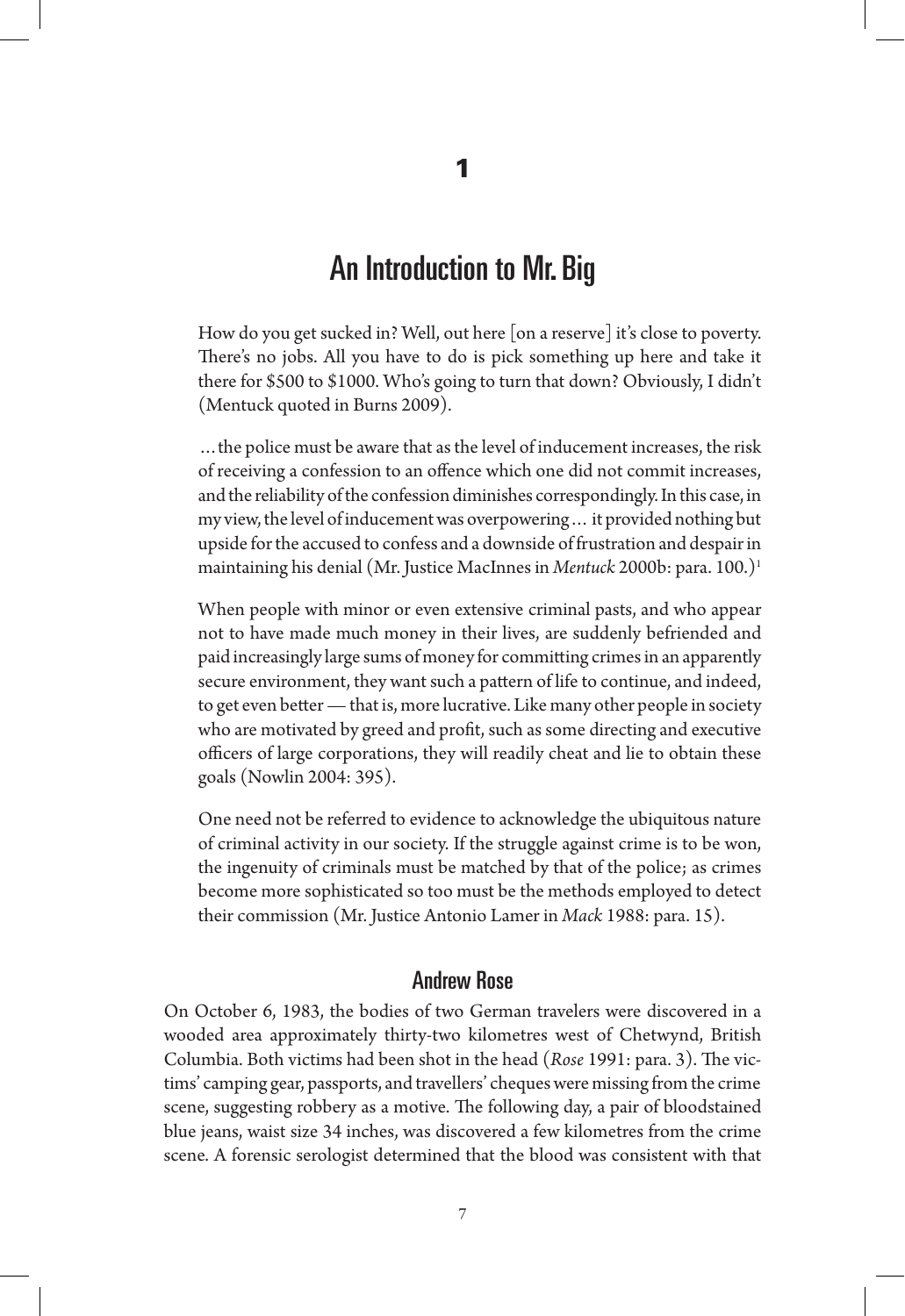of the victims (*Rose* 1991: para. 6). Alas, the case went cold, and nearly six years passed before the rcmp would catch the break they anxiously needed.

In August 1989, Madonna Mary Kelly, an acquaintance of Andrew Rose, who was then living in Newfoundland, told a drug dealer who was staying with her that on the night of the murders Rose came to her home covered in blood, claiming to have just killed two people. The drug dealer turned out to be an undercover police informant who subsequently relayed the information to the rcmp. As a result, Andrew Rose was arrested and charged with the double murder of the German tourists (*Rose* 1991: para. 8).

Although Rose acknowledged that he wore size 34 jeans in 1983, the prosecution was unable to prove that the bloodstained jeans belonged to him. As Gudjonsson indicates, the circumstantial evidence was in Rose's favour; he did not have access to firearms, he did not cash the travellers' cheques belonging to the victims (the victims' travellers' cheques were cashed by someone other than the accused), and he did not own a vehicle (2003b: 574). Since there was no other evidence linking Rose to the crime, the incriminating statements he made to Madonna Kelly would become the lynchpin in the Crown's case (*Rose* 1991: para. 10). Notwithstanding the lack of physical evidence, Rose was convicted of the murders on the testimony of Kelly. However, in 1992, the British Columbia Court of Appeal overturned the guilty verdict, finding that there was significant circumstantial evidence that could have raised a reasonable doubt about his guilt (*Rose* 1992: para. 45).

At his second trial, Rose was again convicted of the double homicide. Once more, the only evidence connecting him to the murders was the testimony of Madonna Mary Kelly (para. 4). Subsequent to his second trial, Rose provided the RCMP with a blood sample for DNA analysis, which excluded Rose as a source of the dna found at the crime scene (Gudjonsson 2003b: 575). In addition, the rcmp followed up on a confession made about the murders by one Vance Hill to his estranged wife. Hill's story was consistent with the facts of the case. Unfortunately, Hill committed suicide on July 28, 1985, making it impossible to confirm the veracity of his statements (*Rose* 1998: para. 6). In light of the fresh evidence, Rose was granted yet another trial (Gudjonsson 2003b: 575).

Perhaps because of tunnel vision, Gudjonsson notes, Canadian police were concerned that the newly acquired exculpatory evidence could result in Rose's acquittal. Such tunnel vision then led the rcmp to trick Rose into confessing by engaging him in an undercover operation (2003b: 575). As part of his bail conditions, Rose was required to sign in at the rcmp headquarters in Thompson, Manitoba, where he had taken up residence. Outside the station, he was introduced to  $\mathrm{ucl}_\mathrm{i}{}^2$ an undercover police officer posing as the main contact for a wealthy criminal organization (Burke 2009). uc1 was charged with the task of befriending Rose, which he did by hiring him to do a job for the criminal syndicate. Over the next few months, uc1 involved Rose in a series of various criminal activities, mainly to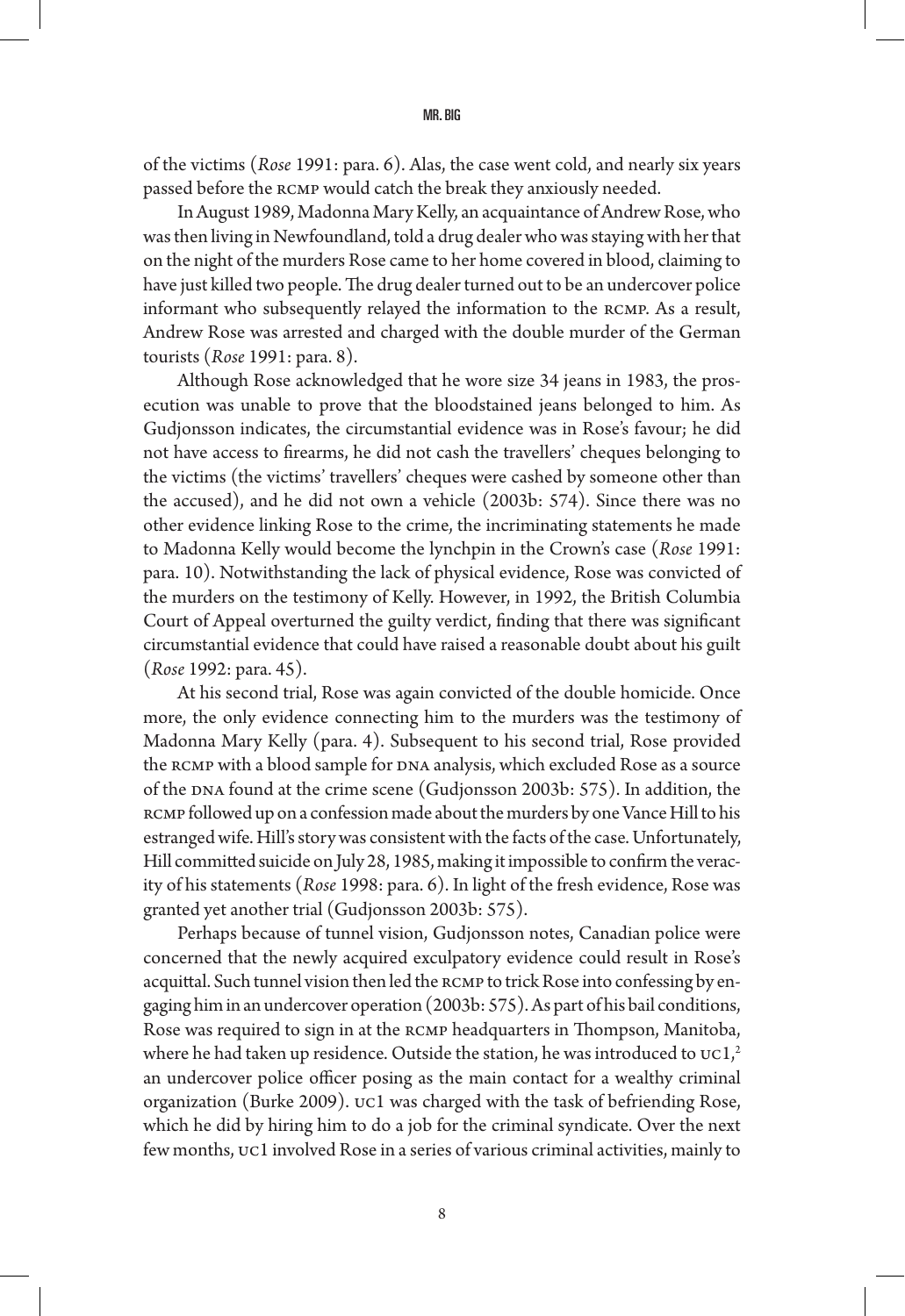do with drug trafficking, for which Rose was paid (Gudjonsson 2003b: 575). uc1 indicated to Rose that he could stand to profit a great deal from the organization but that he would have to meet with uc2, "Mr. Big," to discuss some troubling issues in his past that could jeopardize his career in the organization. uc2 claimed to be able to help him with his problems and the murder charges, stating, "If I fucking help you, you would be guaranteed not to be found guilty…. You won't even go to another trial" (578).

During the undercover interrogation sessions, Rose was subjected to what Gudjonsson would later call "relentless pressure, abusive language, threats, inducements, robust challenges and psychological manipulation" (2003b: 578). He emphatically stated that he could not and would not confess to a crime he did not commit. The following exchange took place between Mr. Big and Rose:

uc2: Yeah, that's a lie, that's a fuckin' lie right off the bat. Cuz everything I fuckin' found out about it, the evidence is all fuckin' there that you did it. They convicted you twice on the fuckin' thing; they can convict you a third time. Listen, I don't give a fuck.

Rose: I do not lie to you.

uc2: I don't give a fuck, let's get that clear. But, if you're just gonna lie to me, and you don't want fuckin' help, then I can't help you. I'm helping you because… Rose: If I tell you I didn't do it and you don't believe I didn't do it. What am I supposed to say? I need your help.

uc2: Yeah, well, you're not gonna fuckin' get it unless I get the fuckin' story. And I'll explain to you how…

Rose: I didn't do it.

uc2: I'll explain to you how I can fuckin' help you.

Rose: What can I say now?

uc2: Tell me the truth.

Rose: I didn't do it.

uc2: Come clean with me and I'll tell you how I'm gonna help you.

Rose: I didn't do it.

uc2: Well then you don't need my help.

Rose: I'll never say I did it. I'll never say I did it, cuz I didn't.

uc2: Well…

Rose: So, what can I say?

uc2: Well, if you didn't do it, you don't need my help. Let's let the fuckin' courts decide. If I fuckin' help you out you'd be guaranteed not to be found guilty, but I'm not fuckin' helping you out for the fuckin' uh, I don't fuckin'… Rose: Yeah, but you want me to say I'm guilty.

uc2: I want the fuckin' uh, I want to be able to fuckin' trust you. When I leave this fuckin' room I know I've got a guy I fuckin' trust. Rose: I know…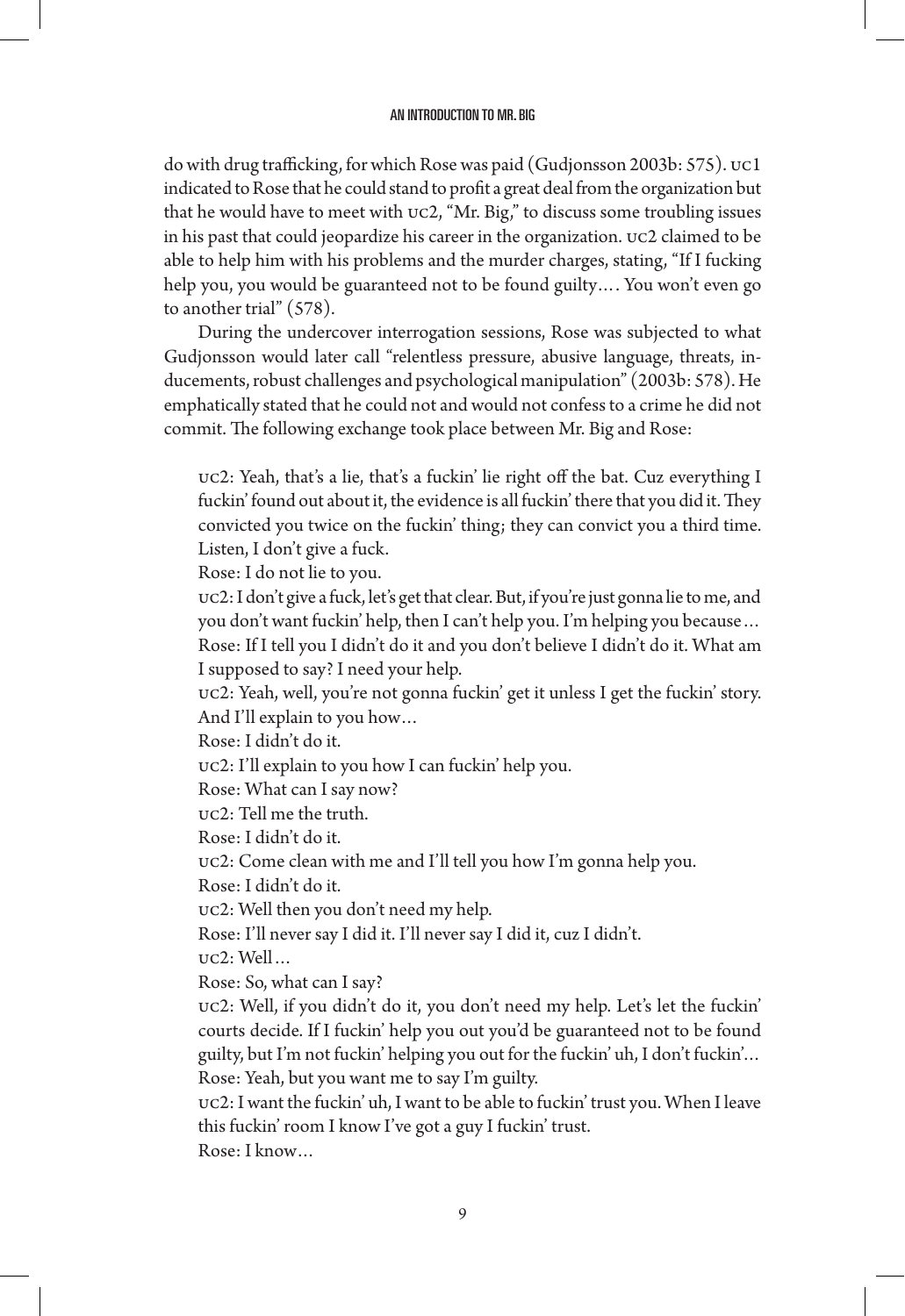uc2: All the fuckin' circumstances I have found out and I've looked into I have fuckin' come away fuckin' saying, "Okay, this guy offs these two people, I don't give a fuck why. That's the least of my fuckin ' worries. I will help him if he fuckin' just comes clean, and if he doesn't, then I'm not givin' him a fuckin' minute of my fuckin' time anymore".

Rose: I didn't do it, okay?

uc2: Well then, there you go. You don't need my fuckin' help, do you? Rose: Damn right I do.

uc2: You better come clean.

Rose: Well, I'm still not gonna say I did it, cuz I didn't. So, what am I supposed to say?

uc2: From what I know, you haven't got a chance. That lady from the States, she'll not be givin' the evidence you think she's gonna be givin'.

Rose: No?

uc2: The police have been fuckin' soft-shoein' her big time. That's why this has been fuckin' delayed the way it is. (Burke, 2009)

Despite considerable psychological manipulation and pressure to break down Rose's resistance, persuade him of his guilt, and elicit a confession by reiterating the strength of the evidence against him and the likelihood of a third conviction, Rose repeatedly and emphatically denied any involvement in the double murders.

Rose: I'll tell you right now, if this means the end of me and you and  $[vc1]$ whatever… I will not say I did it. That's it. Then I'm outta here, you know, simple as that. That's the way she goes. I will not say I did it when I didn't do it, and I didn't do it and that's it.

uc2: Go downstairs to the lounge, have one fuckin' beer, think this over. Rose: Well, I'm not gonna come back up here and say I killed them. (Burke 2009)

Following their discussions, Rose and uc1 went downstairs to the lounge where they spent almost two hours drinking beer (Gudjonsson 2003b: 579). Although it is unclear how much alcohol was consumed, Rose's lawyer later commented he was an alcoholic "plied with liquor," and cbc's News' *The Fifth Estate* reporter, Linden MacIntyre, described him as "fortified with beer" (Burke 2009).

After repeated and emphatic denials to Mr. Big, a man who arguably undermined Rose's confidence in both the criminal justice system and his legal team (Burke 2009), $3$  Andy Rose would eventually confess, telling  $\text{ucl}$  and  $\text{ucl}$  what they wanted to hear: "Well, we'll go with I did it, okay?" In the end, rcmp operatives elicited a confession from him in the second and third interrogation sessions, which were audio and videotaped (Burke 2009). Not surprisingly, Rose was unable to provide undercover operators with specific details — outside the scope of those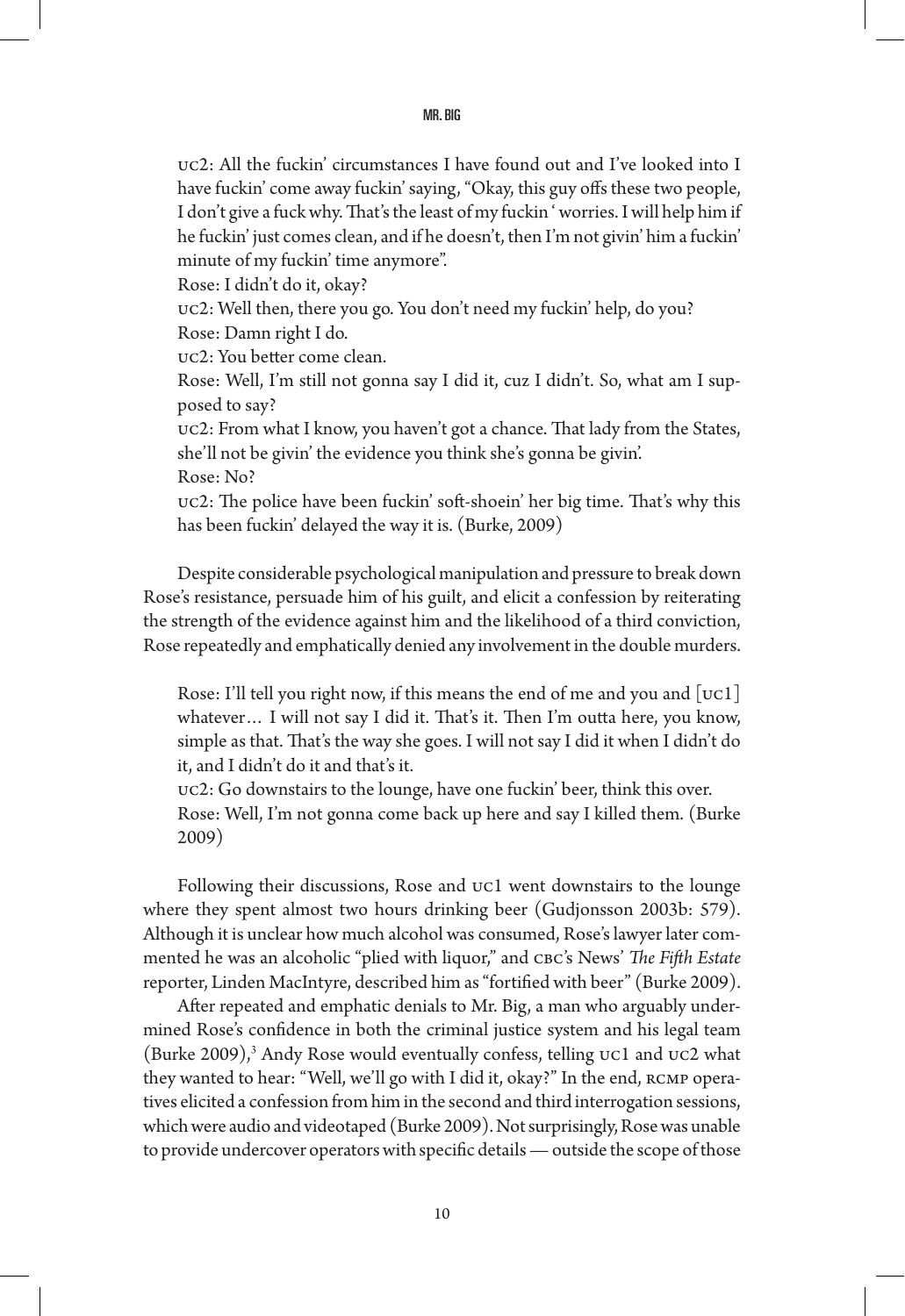already known to the police or media — about the circumstances surrounding the double murders. For instance, when asked where he got the firearm, he responded, "Oh I had it, I had it" (Gudjonsson 2003b: 579). Rose's numerous attempts to retract his confession would prove futile. When confronted by his sister as to why, after years of denying the murders, he would confess to something he did not do, he said he wanted it to "go away" (Burke 2009). Anyone watching the videotape available through the documentary (Burke 2009) would be hard pressed to conclude Rose was not lying when he "confessed" to the murders.

At Rose's third trial, defence counsel sought to qualify as an expert Dr. Gisli H. Gudjonsson, a professor of forensic psychology at King's College London and a forensic psychologist with special expertise in the area of police interrogation and false confession. It was hoped that Gudjonsson would give evidence about the scientific literature related to false confessions, the nature of police interrogation techniques, the similarities between non-custodial and custodial interrogation techniques, the factors in this case consistent with those typically found in cases of false confessions, the results of the psychological evaluation, and the reliability of Rose's admission to rcmp operatives (Gudjonsson 2003b: 580).

In addition to conducting a psychological evaluation of Rose, Dr. Gudjonsson read through transcripts of the telephone conversations and interviews with undercover officers, listened to audiotape evidence, and watched the videotapes of the interviews with undercover officers. Significantly, as already noted, Gudjonsson (2003b) found evidence of "relentless pressure, abusive language, threats, inducements, robust challenges and psychological manipulation" (578). He concluded that the "immense pressure that Rose was placed under, and the extreme distress he displayed during the three videotaped interviews, raises important ethical issues about the use of non-custodial interrogations" in cases such as this (Gudjonsson 2003b: 581).

In January 2001, however, the prosecution's case would incur a setback, as further DNA analysis eliminated Rose as a suspect. Though the lack of physical evidence linking Rose to the murders significantly undermined the Crown's case, they still had Madonna Mary Kelly's testimony, the lynchpin that had led to the two earlier convictions. Yet after careful deliberation with the office of the B.C. Attorney General, the prosecution announced that it would no longer be proceeding with the case against Rose. In the opinion of Crown counsel, Gil McKinnon, Q.C., "to have a conviction against a person, I want to be very certain that that is the person who committed the offence" (Burke 2009). He went on to say that he would have been uncomfortable if a guilty verdict had been reached. After being confined almost ten years in prison for two murders he did not commit, Rose reestablished his relationship with his nineteen-year-old son and is on friendly terms with his son's mother, but he spends much of his time alone (Burke 2009).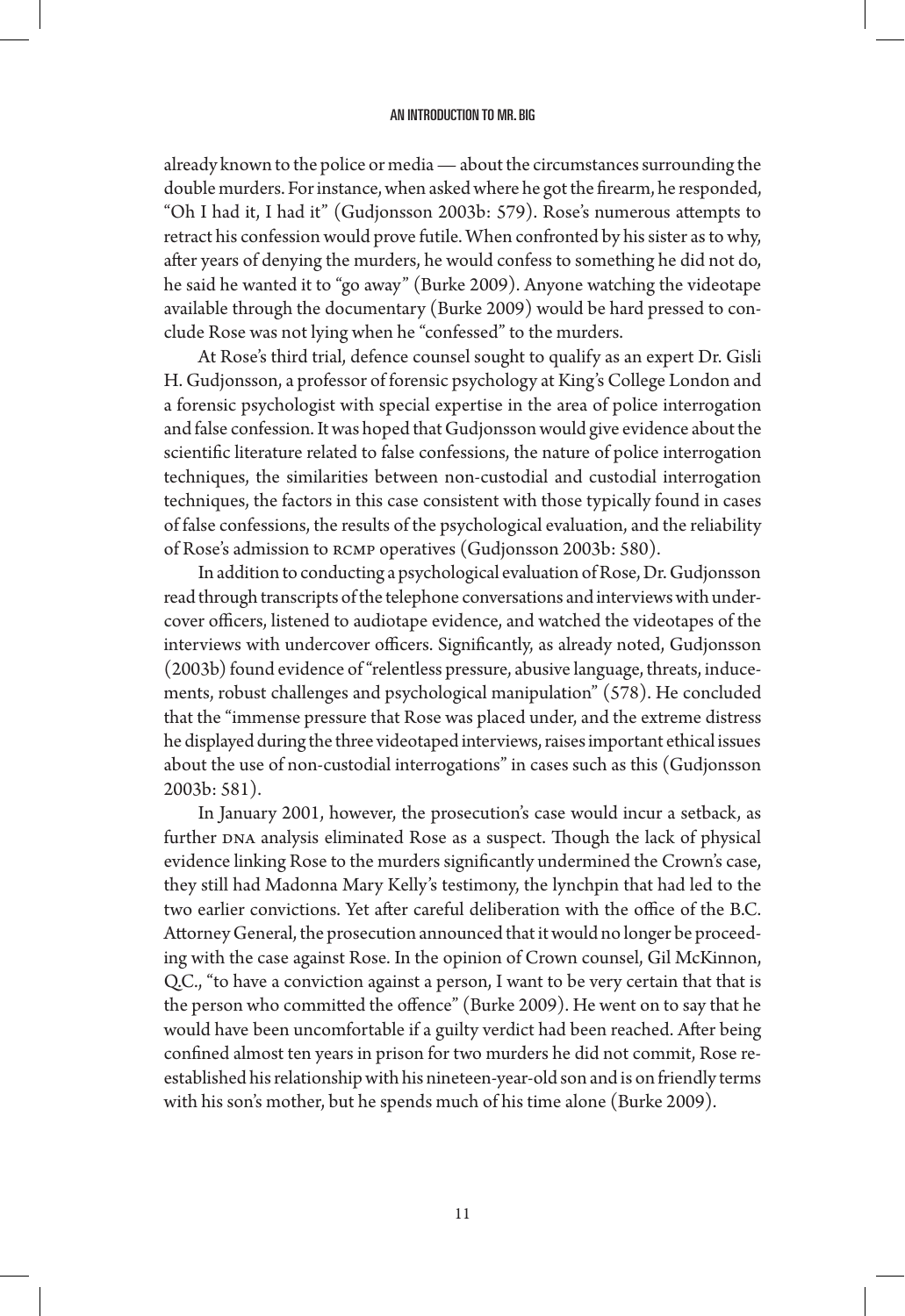### Clayton George Mentuck

On July 13, 1996, members of various surrounding communities converged on the town of Rossburn, Manitoba, for the annual Harvest Festival Fair. Throughout the day residents took in activities, including the morning pancake breakfast, afternoon midway rides and visits to the petting zoo, quarterhorse and thoroughbred racing, and early evening chuckwagon races (*Mentuck* 2000b: para. 9). Following the last race of the evening, Amanda Cook's father searched the fairgrounds for her to no avail. He gathered that she had gotten a ride home with someone else, and he consequently left the fairgrounds without her (para. 11). The following day the fourteen-year-old was reported missing to the rcmp. On the morning of July 17, police discovered Amanda Cook's partially clad body, with a large rock placed on her head, in a boggy area near the fairgrounds (Makin 2000: A3; *Mentuck* 2000b: paras. 11, 26).

Clayton George Mentuck, a young Aboriginal man from the nearby Waywayseecappo Reserve who was at the Harvest Festival Fair on the day of the alleged offence, was suspected of being involved criminally in Cook's disappearance and death. As indicated by Makin (2000), the evidence against the accused "was startlingly thin" (A3). Mentuck was offered up as a suspect primarily because evidence indicated that he and the deceased were in each other's company throughout the day, although not in a one-on-one setting for any prolonged period of time (Mentuck 2000b: para. 13). No forensic evidence linked Mentuck to the victim or the crime scene (para. 18), and witnesses testified that the accused appeared normal and acted normally in the hours after the killing (para. 31). Counsel for the accused suggested that "The point of this investigation was ultimately not to gather evidence to determine who did it, but to create evidence to show that [Mentuck] did it" (Makin 2000: A3).

As noted by Mr. Justice MacInnes of the Manitoba Court of Queen's Bench, "this case has had a lengthy and arduous history" (2000b: para. 2). In April 1998, his colleague, Mr. Justice Menzies, ruled that Mentuck's statements to the police were inadmissible. The Crown was forced to stay the charges (*Mentuck* 2001: para. 3). Counsel for the accused had discovered that a significant portion of the videotape of Mr. Mentuck's police interrogation was missing. This fact was later confirmed by an rcmp lab in Ottawa. Moreover, Mr. Justice Menzies ruled that Mentuck's constitutionally enshrined right to silence was violated because police continued to question him even after asserting his right to silence seventy-five times (Makin 2000: A3). McIntyre (2006b: 137) suggests that "Mentuck talked about wanting to speak to a lawyer on nine separate occasions."

Following a stay of proceedings at the first trial, the RCMP, in an attempt to bolster their case against Mentuck, targeted him in a sophisticated undercover sting operation (*Mentuck* 2001: para. 4). The rcmp hired Douglas Brau, a man with a lengthy criminal record, to act as an informant and aide in the undercover operation (*Mentuck* 2000b: para. 74).4 He was to visit Mentuck at the Brandon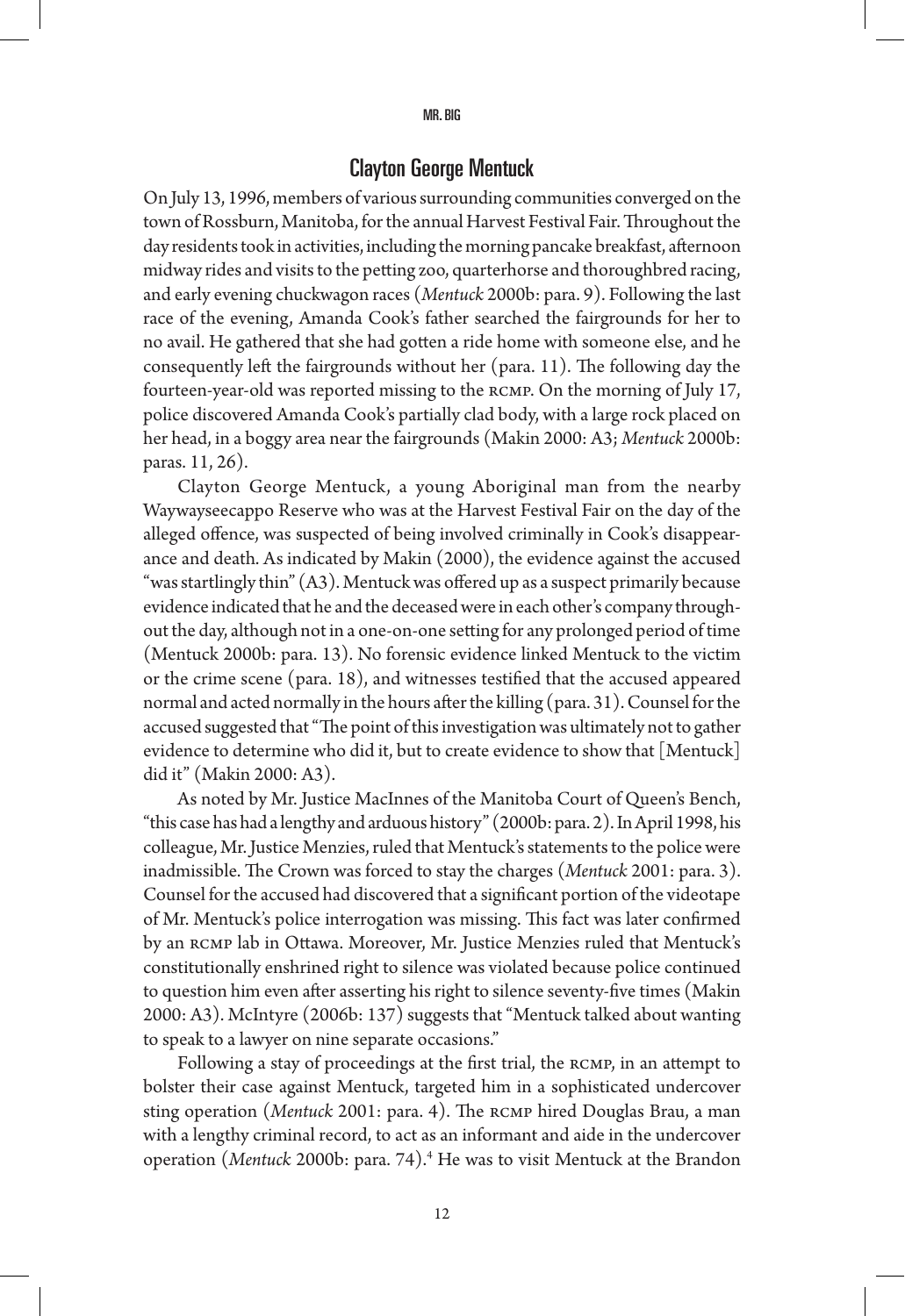Correctional Institute and sell him on the possibility of their working together in a sophisticated criminal organization following Mentuck's release from custody (para. 75). On the day of his release, Brau picked Mentuck up and the two travelled to a dwelling in Brandon, which was the rcmp's front house (para. 75).

Mentuck was introduced to RCMP officer UC1, who portrayed himself as Brau's boss in the criminal organization. As a sign of good faith, uc1 loaned Mentuck one hundred dollars to buy some new clothes, since his wardrobe consisted of what he was wearing upon his release from custody (para. 76). Undercover operatives were able to gain the target's confidence, and Mentuck was taken in by this crime boss ruse.

For the next seven days, Mentuck and his newfound friend completed tasks for the organization, including delivering parcels and counting large sums of money (*Mentuck* 2001: para. 4). Given the minimal time commitment (approximately twenty hours of work), the two were generously remunerated, Mentuck earning \$1,800 (2000b: para. 76). The aim of this scheme was to impress upon Mentuck that as a member of the syndicate he could, over time, earn considerable sums of money. He would, though, have to come clean about his criminal past. Stressing that honesty, integrity, and loyalty were paramount to his membership in the criminal organization, the undercover officer encouraged Mentuck to tell him "exactly what he had done, both as proof to them of his honesty and so that they would be able to protect him and not be faced with any surprises result" (para. 77). Over the next few days the scenarios were configured so as to ensure lengthy one-on-one meetings between uc1 and Mentuck (para. 78). A front house was surreptitiously furnished with electronic surveillance equipment (audio and video) to monitor all activities and correspondence in the house, as well as "for the recording of telephone calls made from the residence" (para. 75). In a one-on-one meeting at the front house, Mentuck was told that the criminal organization had sources and that those sources indicated that Mentuck had committed the crime. The undercover operative continued to impress upon Mentuck that the organization did not care what he had done. Despite the officer's insistence that the organization knew that Mentuck was responsible for the death of Amanda Cook, Mentuck vehemently denied any participation in the murder, "upwards of a dozen times" (para. 57). The operatives then convinced Mentuck otherwise:

uc1: So you killed her? Mentuck: I guess I must of 'cause I can't remember that part. uc1: Well, we got to try to remember here George. [There was then a period of silence] uc1: We got to try to remember. How did you kill her? Mentuck: They said I used a rock. uc1: Well they said that. But how did you do it? Mentuck: I don't know. (*Mentuck* 2000b: para. 81)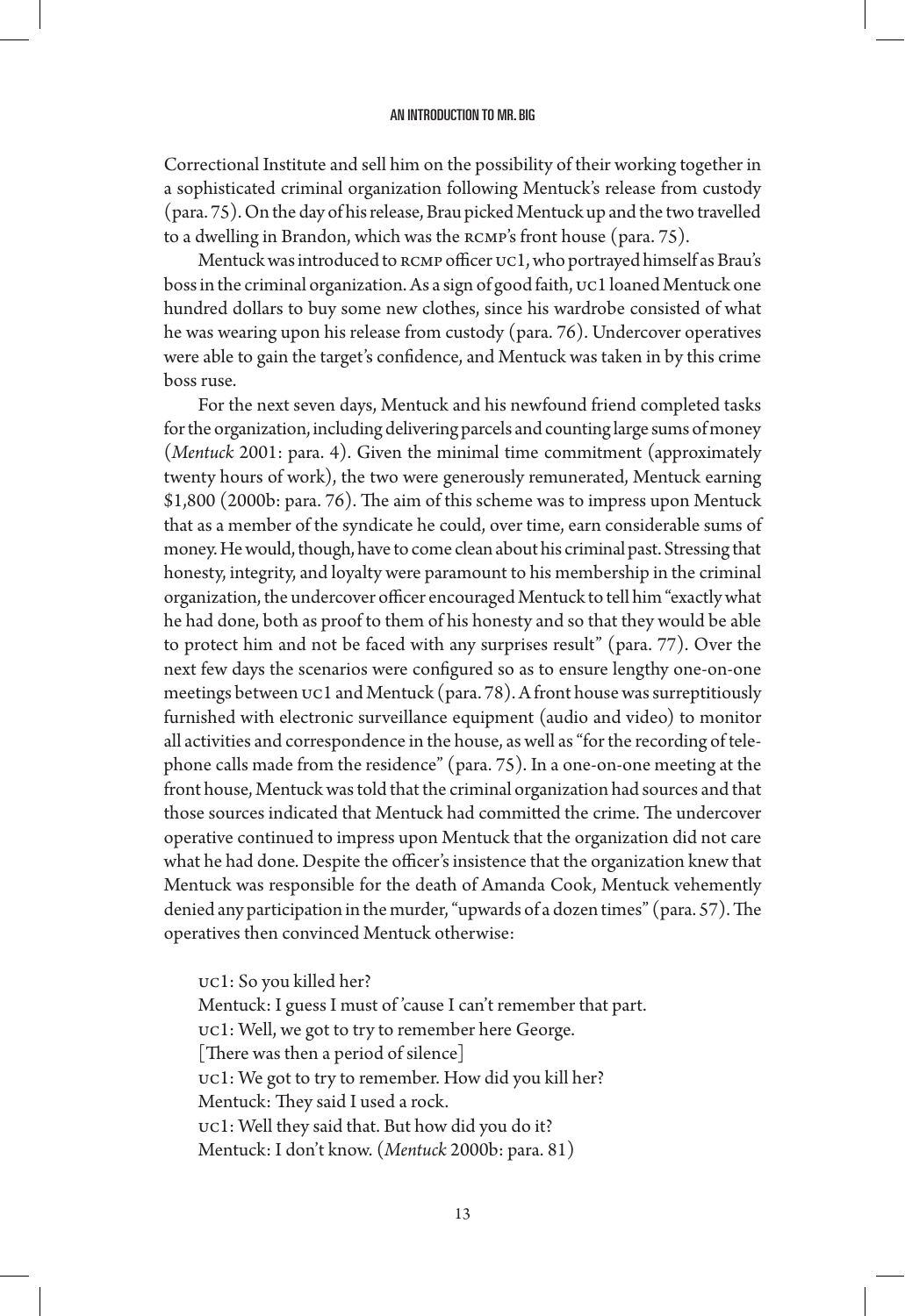Despite suggestions from uc1 that the organization could cover things up and make this situation disappear, Mentuck avowed that all he knew about her death was "the result of things he'd been told or had seen in connection with the court proceedings" (Mentuck 2000b: para. 94).

In a further effort to obtain a confession, uc2, an rcmp corporal who purported to be uc1's superior, entered the front house and confronted uc1 about his ability to do his job, warning that if he was unable to get the necessary information from Mentuck about his involvement in the murder, his job with the organization would be in jeopardy (para. 81). He added that uc3, the criminal syndicate's kingpin, would be arriving in town the following day to meet the newest prospect. uc2 subsequently left the front house, where uc1 continued to grill Mentuck for details, this time adding that uc1's lucrative career with the organization was on the line and that he did not want to lose it. He added, "And I don't think you do either. Cause where the fuck are you gonna end up? Back on the reserve and back in jail. Do you want to do that? Huh? George do you want to do that?" (para. 81). Mentuck, in response, offered to return the previously earned money and purchased clothing and withdraw from the organization. However, uc1 "made clear to the accused that it wasn't that simple, that they were in this together and that if the accused were to step out,  $[vc1]$  would be out too" (para. 82). The following exchange then took place:

uc1: You know… they know you killed her. You told me you killed her, but you're saying you don't remember. You gotta remember something George. Mentuck: I said, I guess I killed her.

uc1: You guess?

Mentuck: Yeah. 'Cause I don't fuckin' remember anything from the fuckin' night there. I just remember fuckin' leaving the grounds, being tripped, getting picked up on the road, going home, playing Nintendo and passed out.

uc1's efforts to elicit a confession from Mentuck, although persistent, proved futile. In a final attempt, Mentuck was taken by the primary undercover operative to a hotel in Winnipeg to meet uc3, the organization's big boss. To demonstrate the wealth and power of the organization, uc3 told Mentuck that it had arranged to have one of its confederates dying of cancer and AIDS take full responsibility for Cook's murder. As a result, this matter would come to an end: the police investigation against Mentuck would cease, and he would be cleared of any wrongdoing (para. 80). Moreover, the organization would help secure Mentuck's future by providing him with legal counsel and the necessary financing to institute legal proceedings against the Crown for having been wrongfully charged and imprisoned. uc3 emphasized, however, that the target would have to give explicit details about Cook's murder because the fall guy would likely undergo a series of extensive police interviews before his admission of guilt would be accepted (*Mentuck* 2000b: para.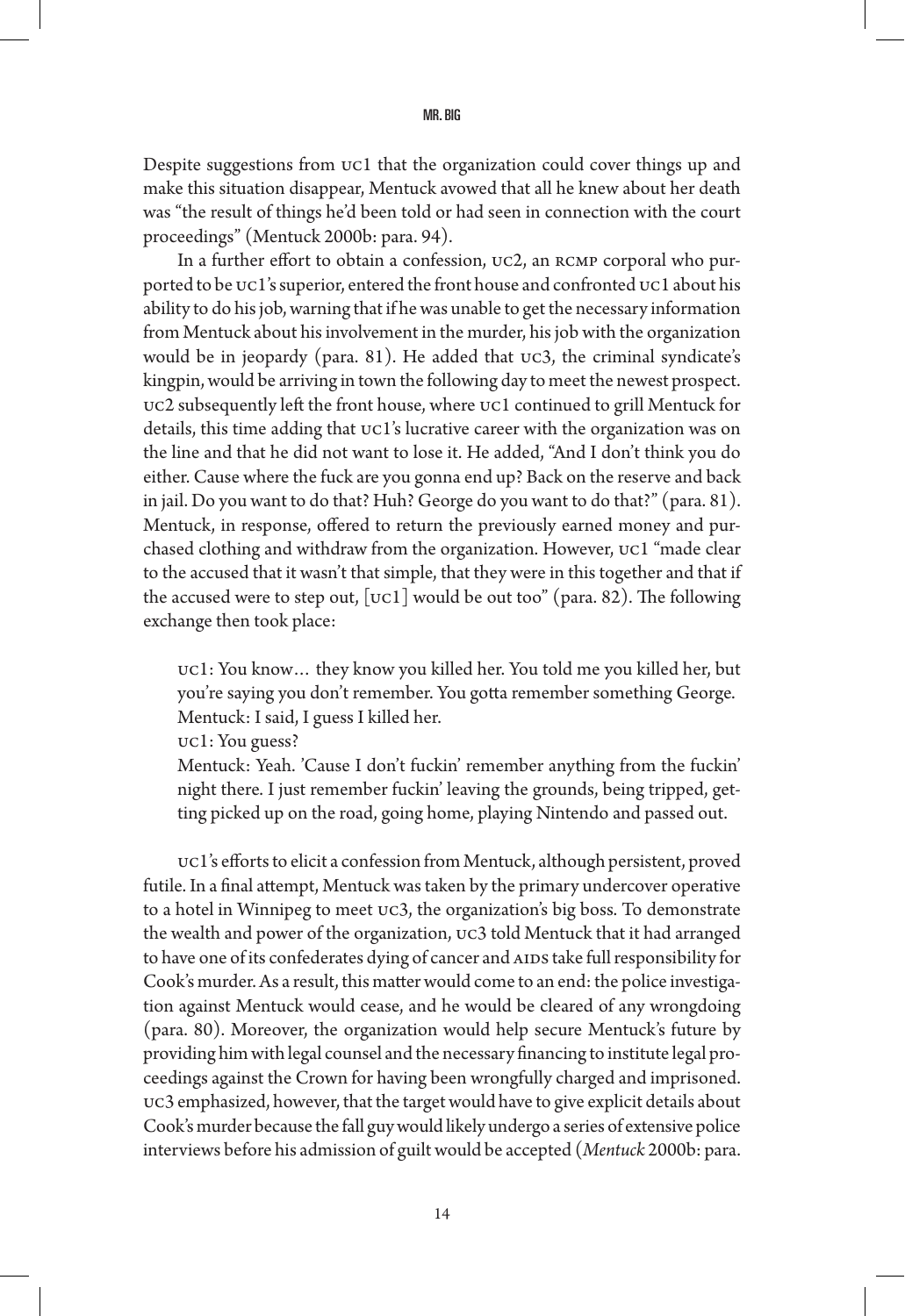90). This time Mentuck told the undercover operatives that he had killed Amanda with a rock because she would not stop pressuring him to have sex with her.

Once sufficient evidence against the accused was obtained by virtue of an undercover operation, the indictment against the accused was reinstated, with a second trial commencing in January 2000 (*Mentuck* 2001: para. 5). Having been unable to reach a verdict, the jury was discharged and a third trial proceeded in September 2000 before a judge alone (para. 7).

In his judgment, Mr. Justice MacInnes of the Manitoba Court of Queen's Bench found Clayton George Mentuck not guilty of the murder of Amanda Cook as charged. Having considered the totality of the evidence, including the circumstantial evidence (i.e., physical and scientific evidence), the evidence concerning opportunity, and the entire undercover sting operation, he concluded:

the police must be aware that as the level of inducement increases, the risk of receiving a confession to an offence which one did not commit increases, and the reliability of the confession diminishes correspondingly. In this case, in my view, the level of inducement was overpowering… it provided nothing but upside for the accused to confess and a downside of frustration and despair in maintaining his denial. I conclude that the confession, if not false, is certainly too unreliable for acceptance as an admission of guilt. (*Mentuck* 2000b: para. 100)

Mr. Justice MacInnes described the killing of Amanda Cook as a "tragic event," but added that "at least equally tragic to the death of Amanda Cook… would be the wrongful conviction of one charged with her murder" (paras. 4–5).

Sometime after the Mr. Big sting, Mentuck was interviewed on the Bird Tail Sioux Reserve in Manitoba. Facing poverty and unemployment, he stated, he was an easy target for the undercover officers who "impressed him with expensive cars and wads of cash, and promised huge windfalls should he satisfy Mr. Big" (Hutchinson 2007).

# Michael Bridges

Following the mysterious disappearance of Erin Chorney on April 21, 2002, police in Brandon, Manitoba, initiated a nationwide search. Crown prosecutor Bob Morrison said the disappearance "remained a compelling mystery for a long time" (MacAfee 2005a: A10). Though they initially treated it as a missing person case, police would soon have reason to suspect foul play. Weeks earlier, her ex-boyfriend, Michael Bradley Bridges, had been charged with assaulting Chorney, and he admitted to being the last person to see the victim (McIntyre 2006a: A9). As a result of the investigation that followed, Brandon Municipal Police suspected Bridges of being involved criminally in Chorney's disappearance, but lacked sufficient evidence to make a strong case against him. Investigators turned to the rcmp for help. In order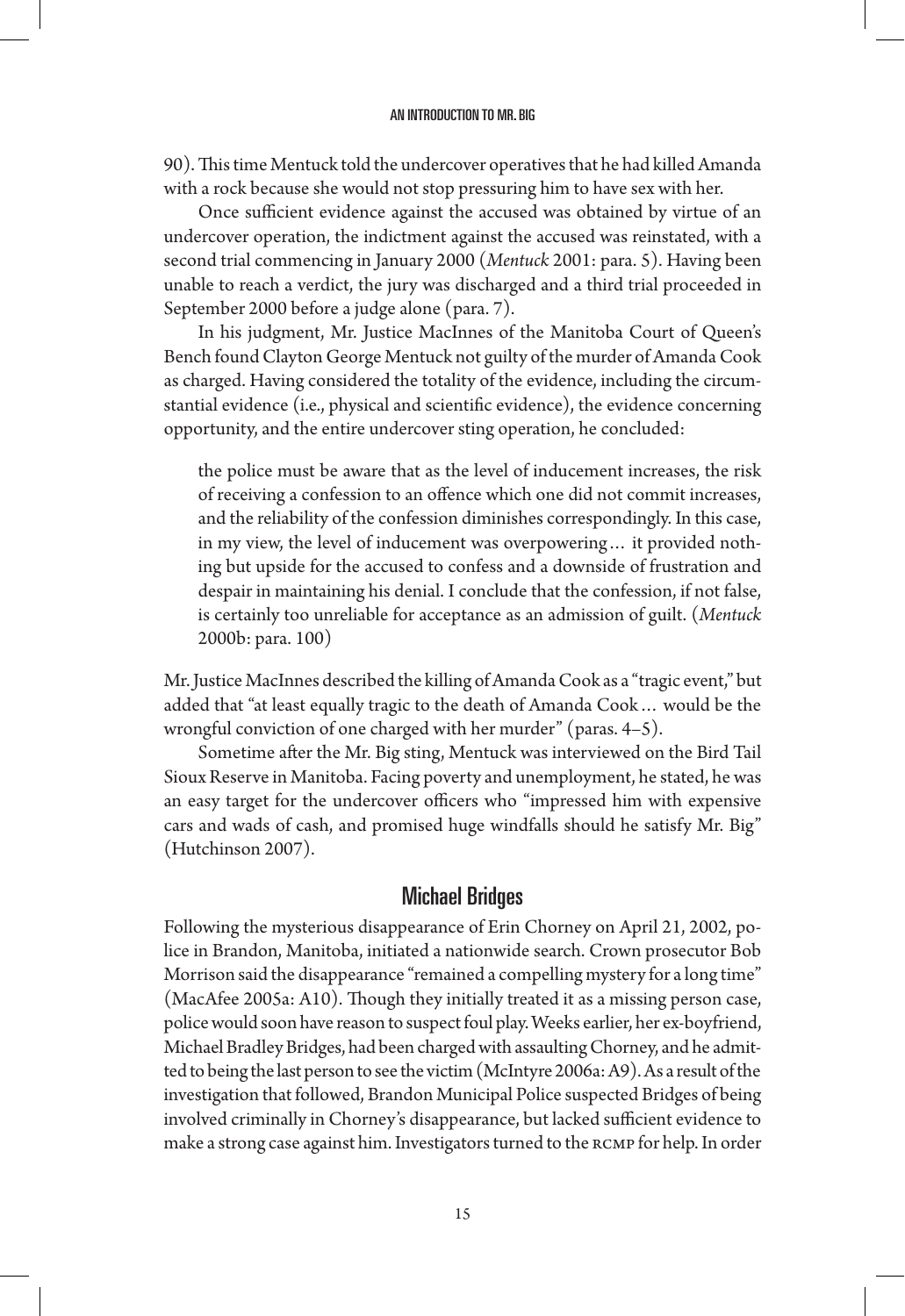to obtain vital evidence relating to Chorney's disappearance, the rcmp launched a four-month undercover operation involving fifteen undercover officers posing as members of a powerful and wealthy national criminal syndicate (MacAfee 2005b: A12). Having been somewhat burnt by the Mentuck case, the RCMP conducted this investigation with the assistance of Bob Morrison, "Manitoba's most senior Crown attorney" (McIntyre 2006b: 153–54), to ensure they "hadn't crossed any legal boundaries or done anything to jeopardize the status of any evidence they might dig up" (2006b: 212).

To initiate contact with the target, an undercover rcmp officer (an "attractive woman," according to McIntyre) (2006b: 125) posed as a marketing company representative, knocked on Bridges' door, and asked him to participate in a survey, which he did, despite initial reluctance. Shortly thereafter, he was notified that as a result of his participation in the survey he and the other "grand-prize winners," all undercover police officers, had won an all-expenses-paid trip to see an N.H.L. hockey game in Calgary. At the game, Bridges was introduced to one of the other winners, who claimed to belong to a successful criminal organization. The undercover officer befriended Bridges and successfully recruited him (*Bridges* 2005a: para. 3). Over time, Bridges would participate in a number of purported criminal activities for which he was paid lucratively.

From the onset, themes of honesty, loyalty, and truthfulness were repeatedly developed with the target. Bridges was led to believe that he was being recruited to join the organization, but that in order to be taken in as a member, he would be required to disclose details of his criminal past. Bridges was told that if he was honest and truthful, the boss of the organization, Mr. Big, could make his criminal problems disappear (para. 6). Only upon verification of the details, which would be cross-referenced with Mr. Big's extensive connections, would Bridges be made a member of the organization.

In a meeting that he thought was a dress rehearsal for a pending interview with the all-important crime boss, Bridges brought up the death of his ex-girlfriend. The undercover operative, posing as the main contact for the criminal organization, indicated to Bridges that the organization could retrieve the body from the burial site, dispose of the evidence, and create an alibi for Bridges at the time of the murder (*Bridges* 2005a: para. 19; MacAfee 2005b: A12).

Bridges carefully outlined his involvement in the murder of Erin Chorney, describing in detail how he planned to bury her in a recently excavated grave in a Brandon graveyard. He indicated that he had wrapped the body in a white, flat, unfitted bed sheet and buried Chorney face-up in the centre of the grave. He also told the undercover investigators the type of shovel he had used (MacAfee 2005b: A12). McIntyre (2006b) later wrote that the body was "face down with an electrical cord wrapped around her torso… a fitted white sheet was around the body. The remnants of Saran Wrap were around her head and hair" (357–58). According to Mr. Justice Menzies, "much evidence was heard as to the emphasis placed on the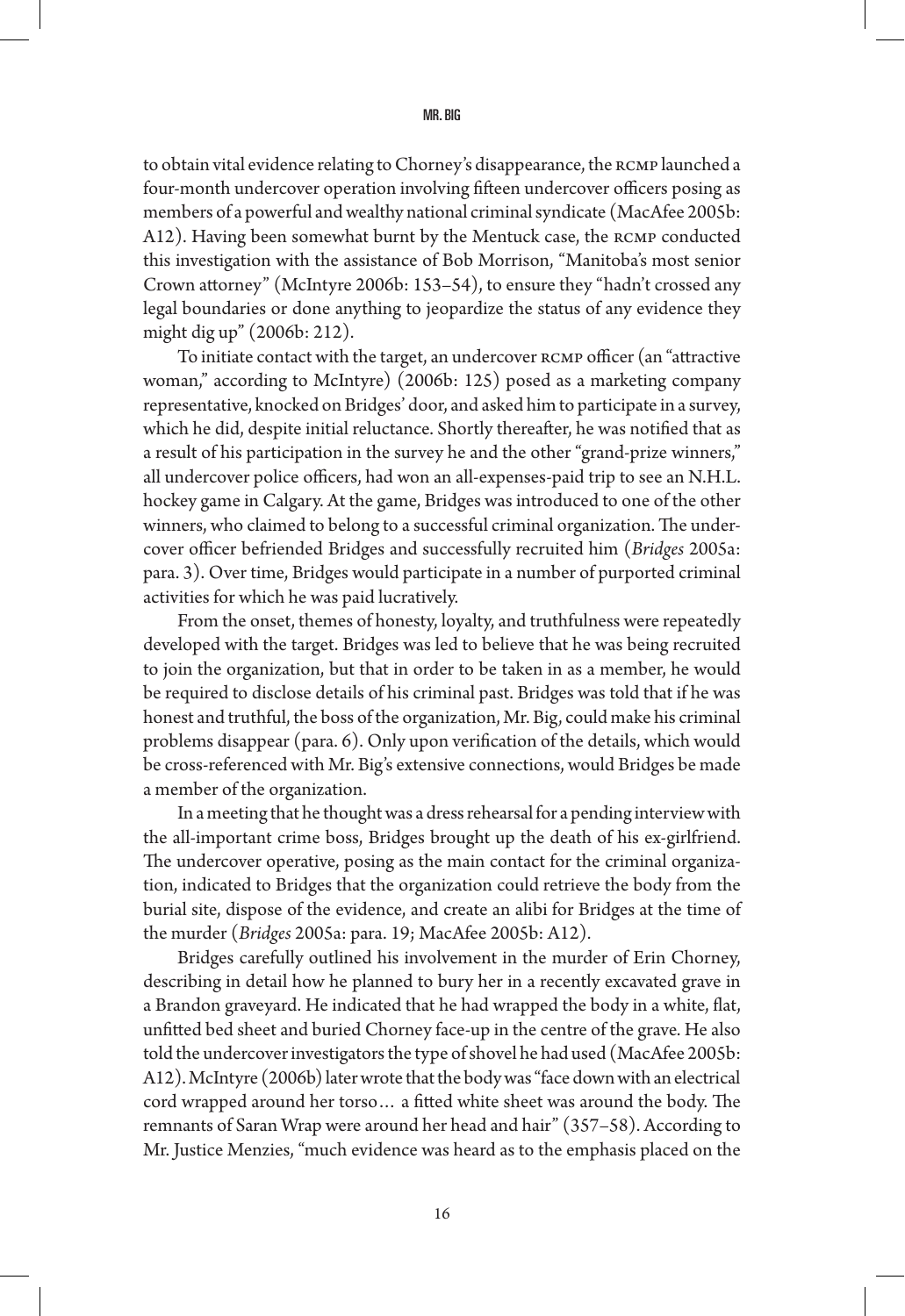necessity of telling the truth if one wanted to be a member of this organization" (*Bridges* 2005a: para. 15). Consequently, "the motive which caused him to confess would also operate as the motive which caused him to tell the truth" (para. 19). A noteworthy fact is that the police located the body of the deceased *only after* receiving the information from Bridges. Had it not been for the elaborate undercover investigation employed by the rcmp, the murder of Erin Chorney might still be unsolved. In the end, a jury convicted Michael Bradley Bridges of first-degree murder (*Bridges* 2006).

In some respects, Bridges might be considered the "poster boy" case for support for the rcmp's Mr. Big operation. Defence counsel did, however, appeal the jury's first-degree murder verdict, arguing that Bridges had exaggerated his confession about the killing making it appear to be planned and that the trial judge had misdirected the jury on first-degree murder. Bridges' appeal was dismissed (2006). The question still remains, was this really a first-degree murder case?

The above three cases illustrate both the dangers and the allure of Mr. Big undercover investigations. The risk of false confessions and wrongful convictions, however, is high and will be discussed further in Chapter 2. The three cases also expose the general format of a Mr. Big operation, which will be discussed in further detail in Chapter 3. Chapter 4 examines some of the legal and moral issues arising out of Mr. Big undercover operations, and Chapter 5 explores some of the possible solutions to their dangers. The remainder of this chapter sketches out the origins of Mr. Big and its script, court challenges to the secrecy surrounding Mr. Big, the prevalence and price of the operation, its use outside of Canada, and the methodology used in this present study of eighty-one cases of Mr. Big in Canada.

## The Origins of Mr. Big and Its Script

The first reported Mr. Big operation in Canada, although it was not called by that name, was probably the case against Mr. Todd in 1901 in Manitoba. Faced with an unsolved murder, the chief of police employed two men as detectives to see if they could procure evidence against Todd. The two detectives pretended to Todd "that they belonged to a gang of organized criminals, from the operations of which large profits were likely to be made, and they offered to make him a member of the gang if he would satisfy them that he had committed some serious crime; and it was by the influence of this inducement that the prisoner confessed" to one of the detectives (para. 15). Mr. Justice Dubuc described the evidence gathering operation as "vile," "base," and "contemptible" (paras. 3 and 8). Apparently, the tactics were so embarrassing to the Crown that he did not support the admissibility of the statement and stated that there should be a new trial in which the Crown would not tender evidence of the confession. However, the Crown was not prepared to concede that the statement was inadmissible in law, and so the Court went on to decide its admissibility (*Todd* 1901: para. 13). The court found that the detective was not a person in authority and since there were no charges at the time the detec-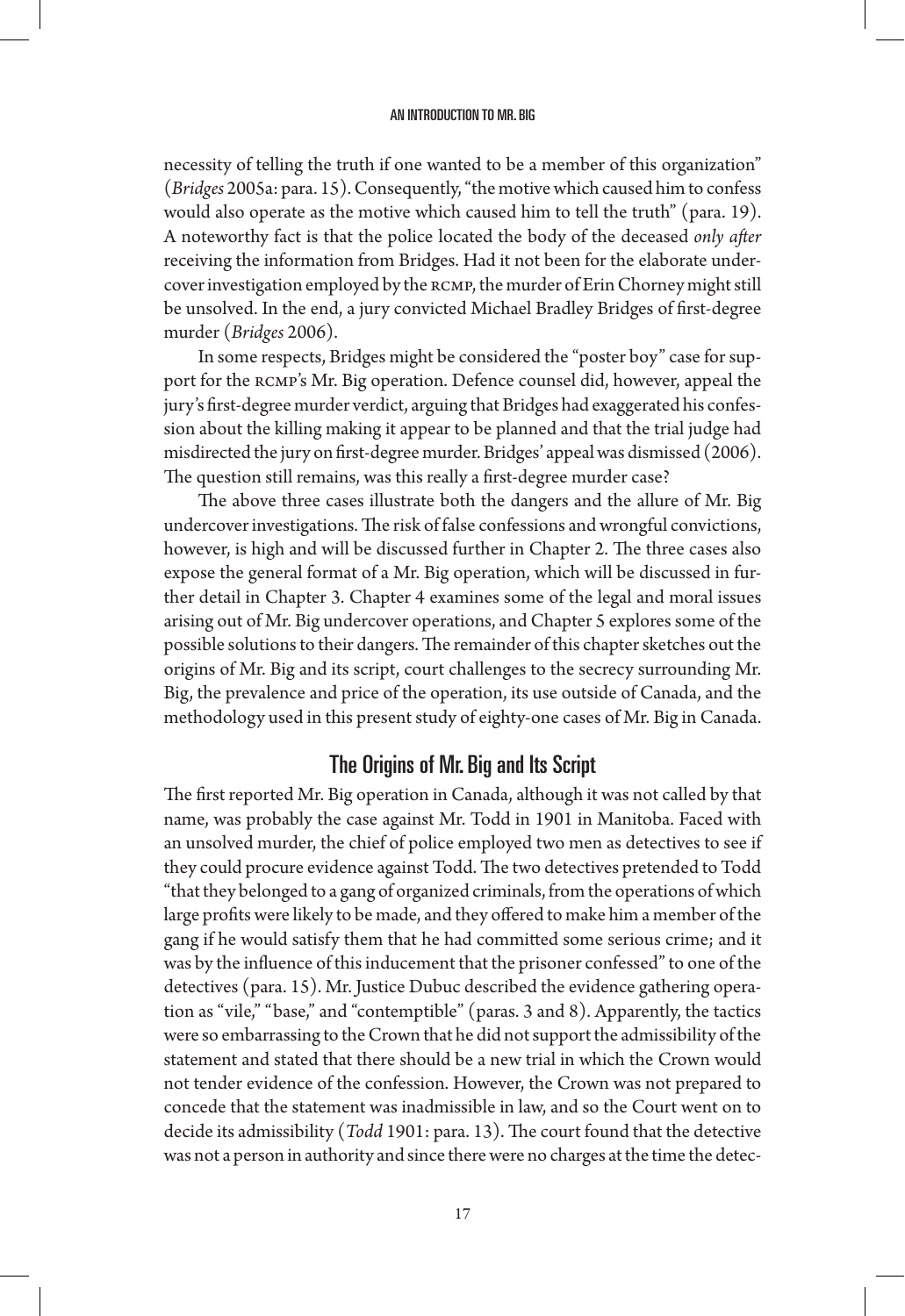tive could hardly be said to have induced a confession in relation to outstanding charges. The Court went on to say that the trial judge was correct in admitting the evidence and confirmed the conviction (paras. 11 and 23).

The case of *Beaulac* in 1988 was, perhaps, a precursor to the Mr. Big investigative technique.<sup>5</sup> An undercover officer who was working in the drug squad at the time of the investigation posed as a gangster and got Beaulac to confess to the brutal murder of a young woman in 1981 (para. 9 and 11). Beaulac testified at his trial that his confession was mere boasting in order to be accepted into the undercover officer's fabricated gang (para. 13). It is unclear as to whether the Beaulac investigation fits within the well-orchestrated scenarios that the police developed in the early 1990s; however, one source identifies it as the first Mr. Big operation, claiming this "tradecraft… has solved hundreds of murders across Canada, and a growing number around the world" (Lions Gate Investigations Group 2009).<sup>6</sup>

In 2004, when he was asked about this interrogation technique, Al Haslett, an rcmp sergeant based in Kelowna, British Columbia who has been credited as one of its pioneering architects, responded: "I was probably the one who started it… I was just thinking outside the box, trying to see how far we could go" (Hutchinson 2004: RB1). This study addresses the question, just how far will they go? It is unlikely that Haslett was aware that he was, as Mr. Justice Rosenberg suggests, reviving an ancient technique (*Osmar* 2007a: para. 1), which over one hundred years earlier the Manitoba Court of King's Bench had described as vile and contemptible.

Some academics suggest that police investigations in many countries have moved from coercion to deception in order to investigate serious criminal behaviour effectively in the face of a progressively more regulated custodial investigative environment (Bronitt 2004: 36; Leo 1992; Ross 2008b: 451–52).7 In Canada, the rcmp has creatively fashioned a controversial undercover interrogation technique that maintains aspects of coercion and adds further deception to their pre-custody investigations. The "Mr. Big" scenario, also referred to as the "crime boss" scenario, "the advanced homicide undercover technique" (Gorbet 2004: 54), and the "major crime homicide technique" (rcmp 2009), enables the police to circumvent many of the procedural and evidentiary rules that govern their investigations once a suspect is taken into custody (Bronitt 2004: 36; *Evans* 1996: para. 36; Leo 1992: 43). Investigators claim to turn to this investigative technique in a last resort effort to obtain incriminating evidence in the form of a confession from a suspect in investigations of serious crimes that have reached an impasse (*Osmar* 2007a: para. 1). When police have eliminated all other suspects but are unable to obtain sufficient evidence to support a charge against a suspect, this investigative procedure can produce sufficient evidence to substantiate a charge against a suspect, identify additional suspects in the criminal investigations, or eliminate a suspect from suspicion (*Dix* 2001: para. 14; *Skinner* 1993: para. 7).

The Mr. Big tactic is usually a three-stage process of "introduction, credibilitybuilding and evidence-gathering" (Fournier 2009: A9), where operatives continu-